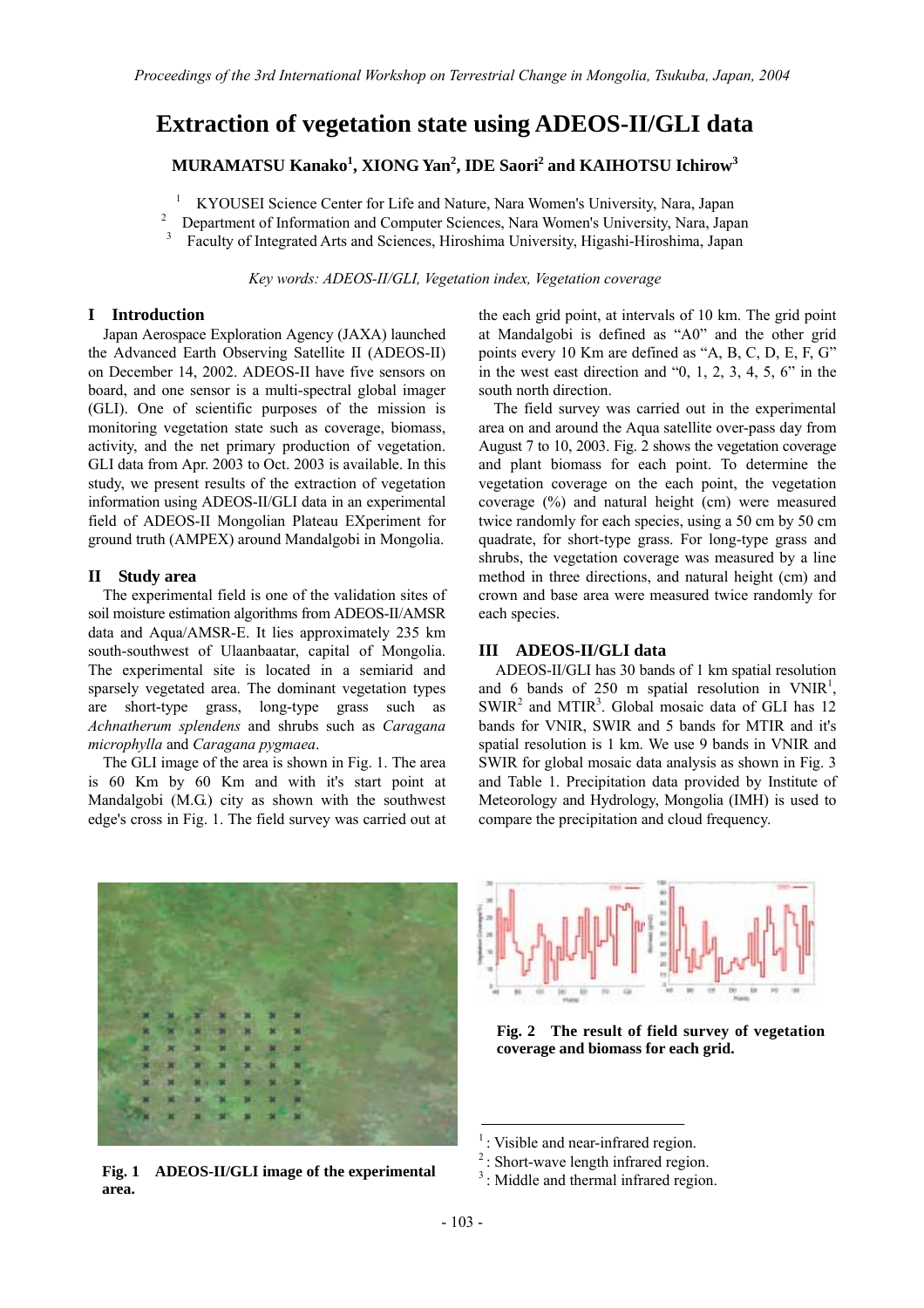

**Fig. 3 ADEOS-II/GLI 1 km spatial resolution Band numbers used in this study.** 

**Table 1 ADEOS-II/GLI 1 km spatial resolution data spectral bands and band number defined in this study.** 

| <b>Band Number</b><br>of<br>SatelliteSensor | Center<br>wavelength<br><i>jtm</i> | BandNumber<br>Defined<br>inThisStudy |
|---------------------------------------------|------------------------------------|--------------------------------------|
|                                             | 0.4593                             |                                      |
|                                             | 0.5440                             |                                      |
| 13                                          | 0.6786                             |                                      |
| 15                                          | 0.7101                             |                                      |
| 19                                          | 0.8657                             |                                      |
| 24                                          | 1.0486                             |                                      |
| 26                                          | 1.2410                             |                                      |
| 28                                          | 1.6449                             |                                      |
| 29                                          | 2.1938                             |                                      |

#### **IV Analysis Methods**

We analyzed the spectral reflectance data measured by GLI sensor using the Universal Pattern Decomposition Method (UPDM) (Zhang, 2004). The method is based on the pattern decomposition method (PDM) (Fujiwara, 1996; Muramatsu, 2000; Daigo, 2003). In the PDM framework, the normalization of standard patterns depends on how many bands and which wavelengths the sensor observes. As the results the obtained pattern decomposition coefficients may differ for each sensor such as TM or GLI, even when the same sample is observed. Since the same normalized spectral patterns for any sensor is used in UPDM. In the UPDM, the same value of the coefficients can obtained for measured results by different sensor such as TM or GLI. The method is briefly explained in this section.

The set of spectral reflectance values (*R*1, *R*2, ..., *R*n) of n bands for a pixel is transformed into four coefficients such as water  $(C_w)$ , vegetation  $(C_v)$ , soil  $(C_s)$  and supplementary of a yellow-leaf (*C*4) with four standard spectral shape patterns. In the four standard spectral

shape patterns, three are correspond to typical ground objects, namely water  $(P_{iw})$ , vegetation  $(P_{iv})$  and soil  $(P_{is})$ , and one is a supplementary standard pattern (*Pi*4). The general equation of universal PDM was as follows:

$$
R_i \rightarrow C_w P_{iw} + C_v P_{iv} + C_s P_{is} + C_4 P_{i4} \tag{1}
$$

In UPDM, the standard pattern was defined using the continuous spectral function from 350 nm to 2,500 nm, as follows:

$$
\int |P_k(\lambda)d\lambda| = \int d\lambda \quad (k = w, v, s)
$$
 (2)

Here ∫*dλ* refers to integration of the total wavelength range, and  $P_k(\lambda)$  is defined as

$$
P_k(\lambda) = \frac{\int d\lambda}{\int |R_k(\lambda)| d\lambda} R_k(\lambda) \quad (k = w, v, s)
$$
 (3)

For each sensor band, the standard patters are defined by

$$
P_{ik} = \frac{\int_{\lambda_{si}}^{\lambda_{ei}} P_k(\lambda) d\lambda}{\int_{\lambda_{si}}^{\lambda_{ei}} d\lambda} \quad (k = w, v, s)
$$
 (4)

where *λsi* and *λei* are the start and end wavelength for band *i*, respectively and  $\int_{\lambda_i}^{\lambda_i}$ *si*  $\lambda_{\alpha}$  d $\lambda$  is the wavelength with of band *i*. The supplementary pattern is defined as

$$
P_4(\lambda) = \frac{r_4(\lambda)\int d\lambda}{\int |r_4(\lambda)| d\lambda} \tag{5}
$$

where  $r_4(\lambda)$  is the residual yellow-leaf value relative to *i* bands:

$$
r_4(\lambda) = R_4^{y}(\lambda) - \left\{ C_w^{y} P_w(\lambda) + C_v^{y} P_v(\lambda) + C_s^{y} P_s(\lambda) \right\} (6)
$$

Here,  $R_4^{\gamma l}(\lambda)$  is the measured spectral reflectance of yellow-leaf sample, and  $r_4(\lambda)$  is the residual value. The decomposition coefficients were obtained for each sensor by the least squares method using eq. (1).

VIUPO = 
$$
\frac{(C_v - 0.17C_s - C_4)}{C_w + C_v + C_s}
$$
 (7)

It is determined to have linear relationship with vegetation cover and with the quantity of photosynthesis. (Zhang, 2004)

### **V GLI data analysis**

The spectral reflectance measured by GLI sensor for the grid point A1, F4, G5 and G6 on Aug. 13 is shown in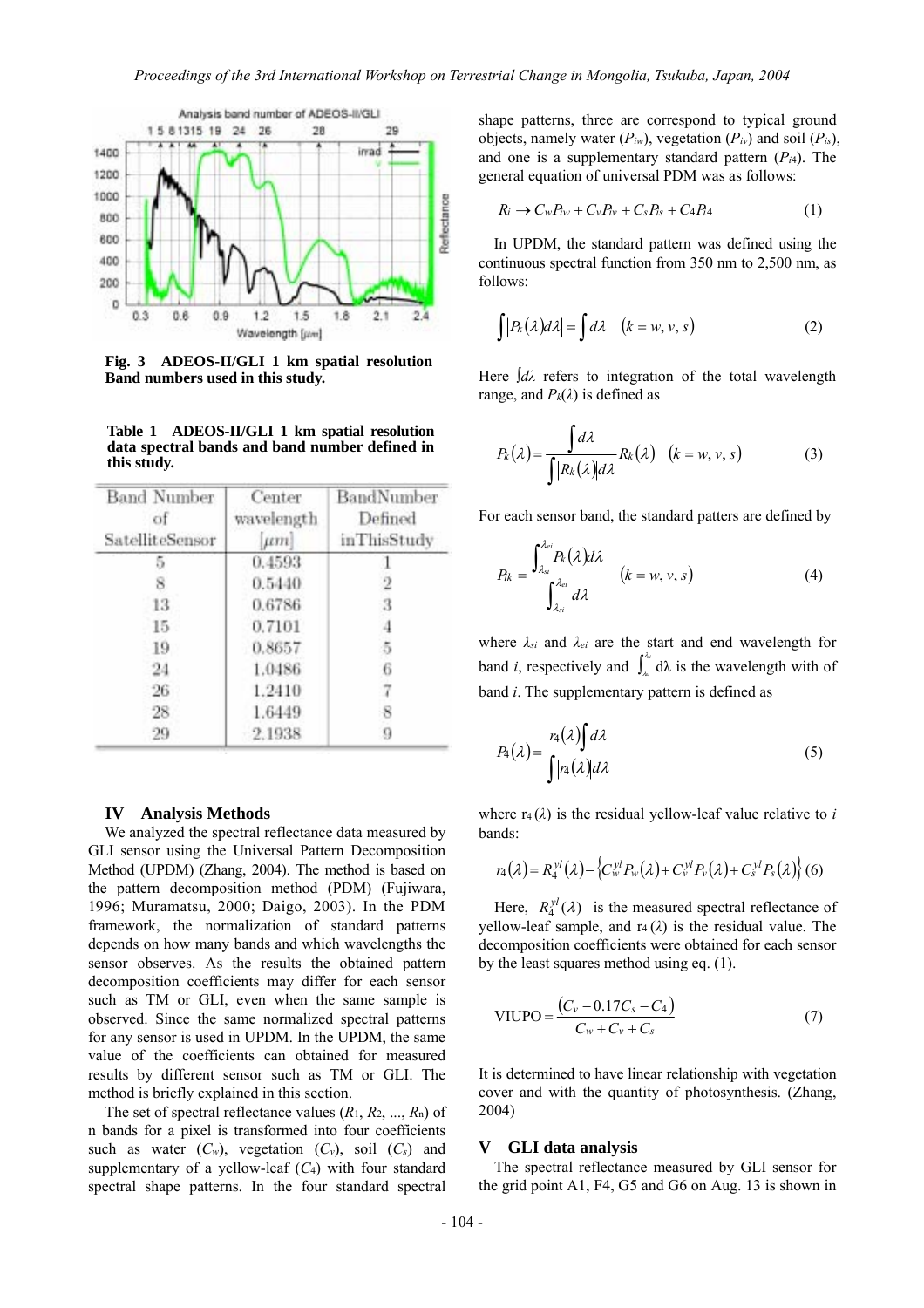

**Fig. 4 Spectral reflectance of the grid in the experimental area by GLI.** 



**Fig. 5 UPDM coefficients for the spectral reflectance in Fig. 4.** 

Fig. 4. In these area, *Caragana microphyllais* dominant. The spectral pattern is similar to soil. Four UPDM coefficients for the samples are shown in Fig. 5. The coefficients of soil and vegetation are around 0.15 and 0.06, respectively. Although the spectral pattern is similar to soil, information of vegetation was extracted as *Cv* coefficient.

#### **1. Vegetation coverage and VI-UPD**

Using the data measured on Aug. 13 2003, the vegetation index VIUPD for the grid point was compared with the vegetation coverage measured in the field from Aug. 7 to Aug. 10 2003. Fig. 6 shows the result of the relationship between the VIUPD and the vegetation coverage. It had a linear relationship and it was

$$
VC(\%)=90.6(\pm 4.6) \times \text{VIUPO} \tag{8}
$$

## The experimental linear-correlation coefficient was 0.94. **2. Vegetation coverage estimation for the experimental area**

Using the relationship in eq. (8), the vegetation coverage for the experimental area was estimated. The result is shown in Fig. 7.



**Fig. 6 The relationship between VIUPD measured by GLI on Aug. 13 2003 and vegetation coverage measured from Aug. 7 to Aug. 10 2003 in the field.**



**Fig. 7 Spectral reflectance of the grid in the experimental area by GLI.** 

# **VI Conclusions**

The spectral reflectance measured by ADEOS-II/GLI sensor was studied with the universal pattern decomposition method (UPDM). The set of reflectance was successfully transformed into UPDM coefficients. For the sample of the grid point of being dominant of *Caragana microphylla*, the set of reflectance was transformed into UPDM coefficients. Although the spectral shape is similar to soil, the vegetation information was extracted as u*Cv* coefficient.

The relationship between the vegetation index (VIUPD) based on UPDM and the vegetation coverage measured on Aug. 3 to 10 2003. A linear relationship was established and the experimental linear-correlation coefficient was 0.94. Using the relationship, the vegetation coverage for the whole experimental area was estimated. We have a plan to estimate the net primary production of vegetation using this method.